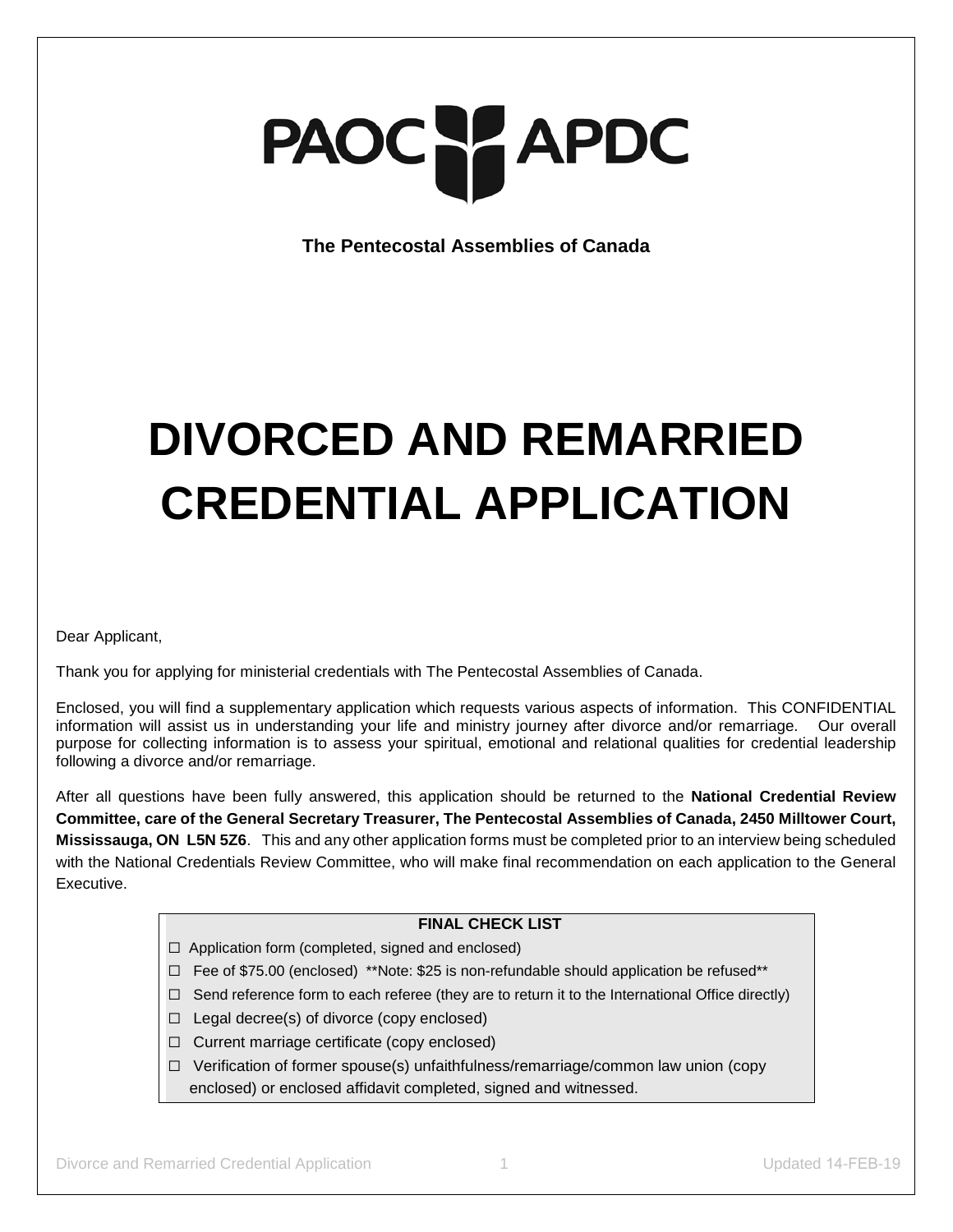#### **QUALIFICATION INFORMATION**

- **1. Can you verify that your former spouse and/or your spouses' former spouse has committed** *porneia***, which is understood as marital unfaithfulness involving adultery, homosexuality, or incest?** ☐ **Yes** ☐ **No**
- **2. Based on the requirements outlined in the General Constitution & By-Laws 10.2.1, please explain what steps you have taken to obtain verifiable, written evidence (ie: a copy of the spouse's remarriage certificate) that your former spouse(s) and/or your current spouse's former spouse(s) were unfaithful during the marriage and/or have remarried or lived common law prior to your remarriage** *(attach additional pages if needed)***:**

#### **QUALIFICATIONS FOR DIVORCED AND REMARRIED NEW APPLICANT**

- **10.2.1** An applicant who has never been married or who is widowed and who wishes to marry a divorced person whose former spouse is still living, or an applicant who has been divorced and remarried with a former spouse still living, or an applicant who is currently married to a spouse who has a former spouse still living, may qualify for credentials when the following conditions exist:
	- **10.2.1.1** The former spouse, of either the credential applicant or of the applicant's current spouse, has committed *porneia* as defined in the *General Constitution and By-Laws* Article 5.9.1 and determined by one or more of the following means:
		- **10.2.1.1.1** A district hearing committee has found the former credentialed spouse guilty in the process of dealing with charges related to *porneia*.
		- **10.2.1.1.2** A secular court has found the former spouse guilty of a legal offense related to sexual misconduct which may be interpreted by a credential committee of The Pentecostal Assemblies of Canada as *porneia*.
		- **10.2.1.1.3** A certificate of marriage, or other legal marital status documents, provides evidence that the former spouse has remarried subsequent to the divorce from the credential applicant or the applicant's current spouse.
		- **10.2.1.1.4** Evidence demonstrates that the former spouse has been a partner in a common law marriage, as defined by provincial or federal legislation, subsequent to the divorce from the credential applicant or the applicant's current spouse.
		- **10.2.1.1.5** If the previous means of evidence are not available, consideration may be given to an affidavit witnessed by two signatories, or a notary public or commissioner of oaths, affirming that the applicant's former spouse has committed porneia.
	- **10.2.1.2** A minimum period of five years has elapsed since the later date of the following events:
		- **10.2.1.2.1** The date the current marriage took place.
		- **10.2.1.2.2** The date the former spouse committed *porneia* as determined by one (1) or more of the means listed above in By-Law 10.2.1.1.
	- **10.2.1.3** The individual has provided acceptable evidence in an application form, personal interview, and through the testimony of references to the National Credentials Review Committee that he/she is currently a partner in a marriage relationship where faithfulness has been clearly demonstrated for a minimum period of five (5) years.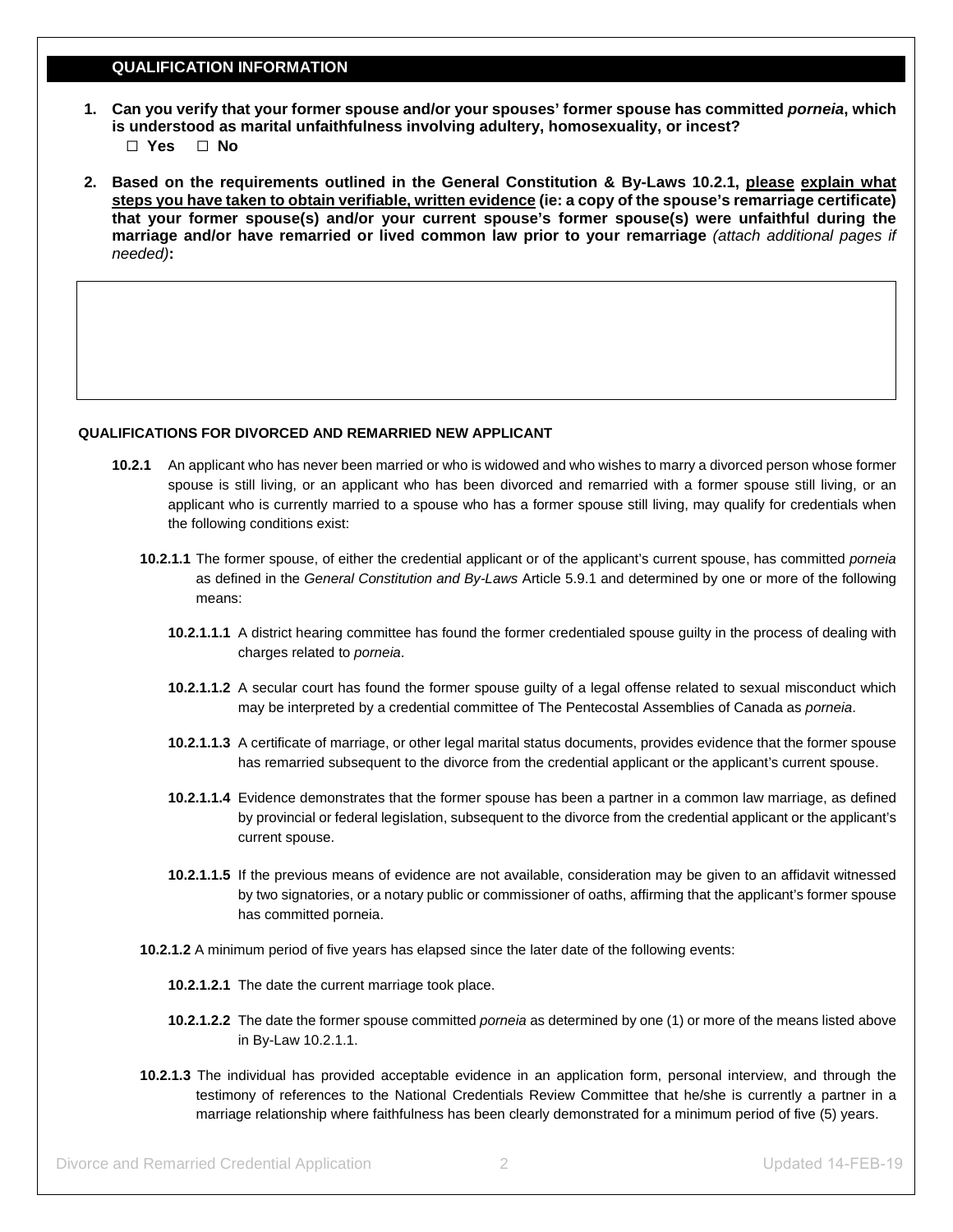|    | DIVORCE AND REMARRIED CREDENTIAL APPLICATION<br>Please PRINT all responses.                                                                                                                                                                                                  |                                       |
|----|------------------------------------------------------------------------------------------------------------------------------------------------------------------------------------------------------------------------------------------------------------------------------|---------------------------------------|
|    | Note: If there has been more than one previous marriage please make a duplicate copy of this form for each<br>marriage and divorce.                                                                                                                                          |                                       |
|    | <b>CREDENTIAL INFORMATION</b>                                                                                                                                                                                                                                                |                                       |
|    | Are you: $\Box$ applying for ministerial credentials $\Box$ transferring from another denomination/organization<br>Indicate the credential for which you are applying:<br>Ordained $\Box$ Licensed Minister $\Box$ Recognition of Ministry $\Box$ Ministry Related<br>$\Box$ |                                       |
|    |                                                                                                                                                                                                                                                                              |                                       |
| 2. | <b>GENERAL INFORMATION</b>                                                                                                                                                                                                                                                   |                                       |
| a) | Full name (as should appear on certificate): ___________________________________<br>First                                                                                                                                                                                    | Initial<br>Last                       |
| b) |                                                                                                                                                                                                                                                                              | Gender: $\Box$ M $\Box$ F             |
|    |                                                                                                                                                                                                                                                                              |                                       |
|    |                                                                                                                                                                                                                                                                              | Work $(\_\_)$                         |
|    |                                                                                                                                                                                                                                                                              |                                       |
|    | <b>d) Birth date (M/D/Y):</b> $\frac{1}{\text{Month}}$ Day Year                                                                                                                                                                                                              |                                       |
| e) |                                                                                                                                                                                                                                                                              |                                       |
| 3. | <b>APPLICANT'S CURRENT SPOUSE / FIANCÉE</b><br>If you answered "yes" to question 3(c) or 3(e) in the Application for Ministerial Credentials, please complete the following:                                                                                                 |                                       |
| a) | Name of Current Spouse/fiancée:<br>Mame of Current Spouse/fiancée:                                                                                                                                                                                                           |                                       |
|    |                                                                                                                                                                                                                                                                              |                                       |
| b) | Is the former spouse of your current spouse/fiancée remarried or living in a common-law relationship?                                                                                                                                                                        | $\square$ Yes<br>$\Box$ No $\Box$ N/A |
| C) | Is your current spouse/fiancée widowed? $\Box$ Yes $\Box$ No                                                                                                                                                                                                                 | $\Box$ N/A                            |
| 4. | <b>APPLICANT'S FORMER SPOUSE</b><br>If you answered "yes" to question 3(d) in the Application for Ministerial Credentials, please complete the following:                                                                                                                    |                                       |
|    | a) Is your former spouse remarried or living in a common-law relationship?                                                                                                                                                                                                   | $\square$ Yes<br>$\Box$ No $\Box$ N/A |
|    | b) If yes, how long has your former spouse been remarried or living common-law? ____________________                                                                                                                                                                         |                                       |
| C) |                                                                                                                                                                                                                                                                              |                                       |
|    | Divorce and Remarried Credential Application<br>3                                                                                                                                                                                                                            | Updated 14-FEB-19                     |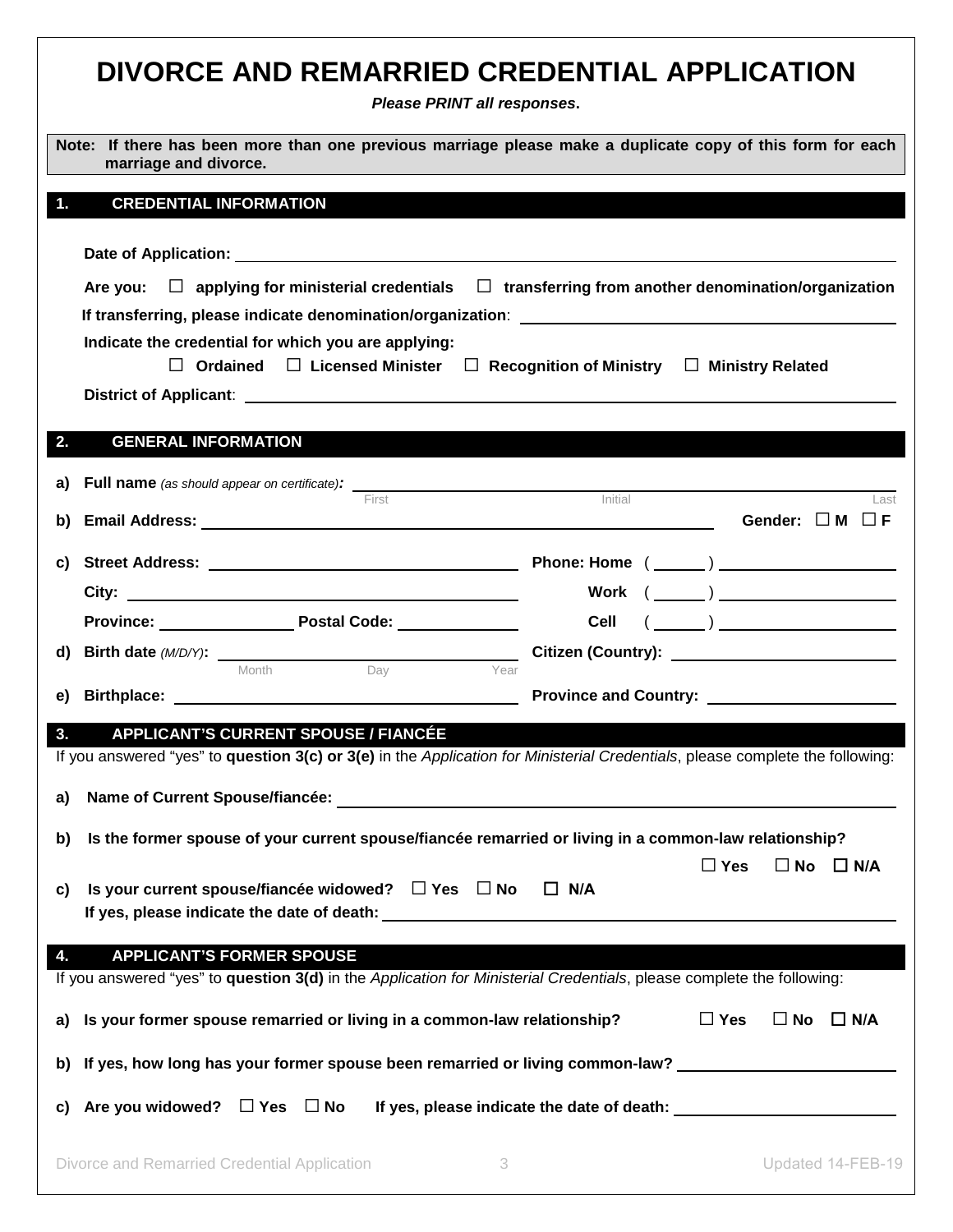# **5. PREVIOUS MARRIAGE(S)**

Please complete a separate form in reference to the applicant's previous spouse(s) and a form related to the former spouse(s) of your current spouse or fiancée (*as applicable*). *Note: all references to your current spouse includes your fiancée (if applicable).*

**a) Full name of applicant's former spouse***:*

|     | OR Full name of applicant's spouse's former spouse: |       | First |       | Initial                   | Last |
|-----|-----------------------------------------------------|-------|-------|-------|---------------------------|------|
|     |                                                     |       |       | First | Initial                   | Last |
| b). | Date of former marriage:                            |       |       |       | <b>Place of Marriage:</b> |      |
|     |                                                     | Month | Dav   | Year  |                           |      |
| C)  | How long after the marriage did you separate?       |       |       |       |                           |      |

#### **d) Date(s) of separation:**

| Date From: | Date To: |
|------------|----------|
|            |          |
|            |          |
|            |          |

#### **e) Reason for separation:**

**f) In a brief statement, indicate the reasons for the breakup of the marriage.**

| g) Prior to the termination of your marriage, did you seek counsel or advice? | $\Box$ Yes $\Box$ No |  |
|-------------------------------------------------------------------------------|----------------------|--|

**Who did you meet with for counsel?**

**How many times did you meet?**

**What counsel did they give you?**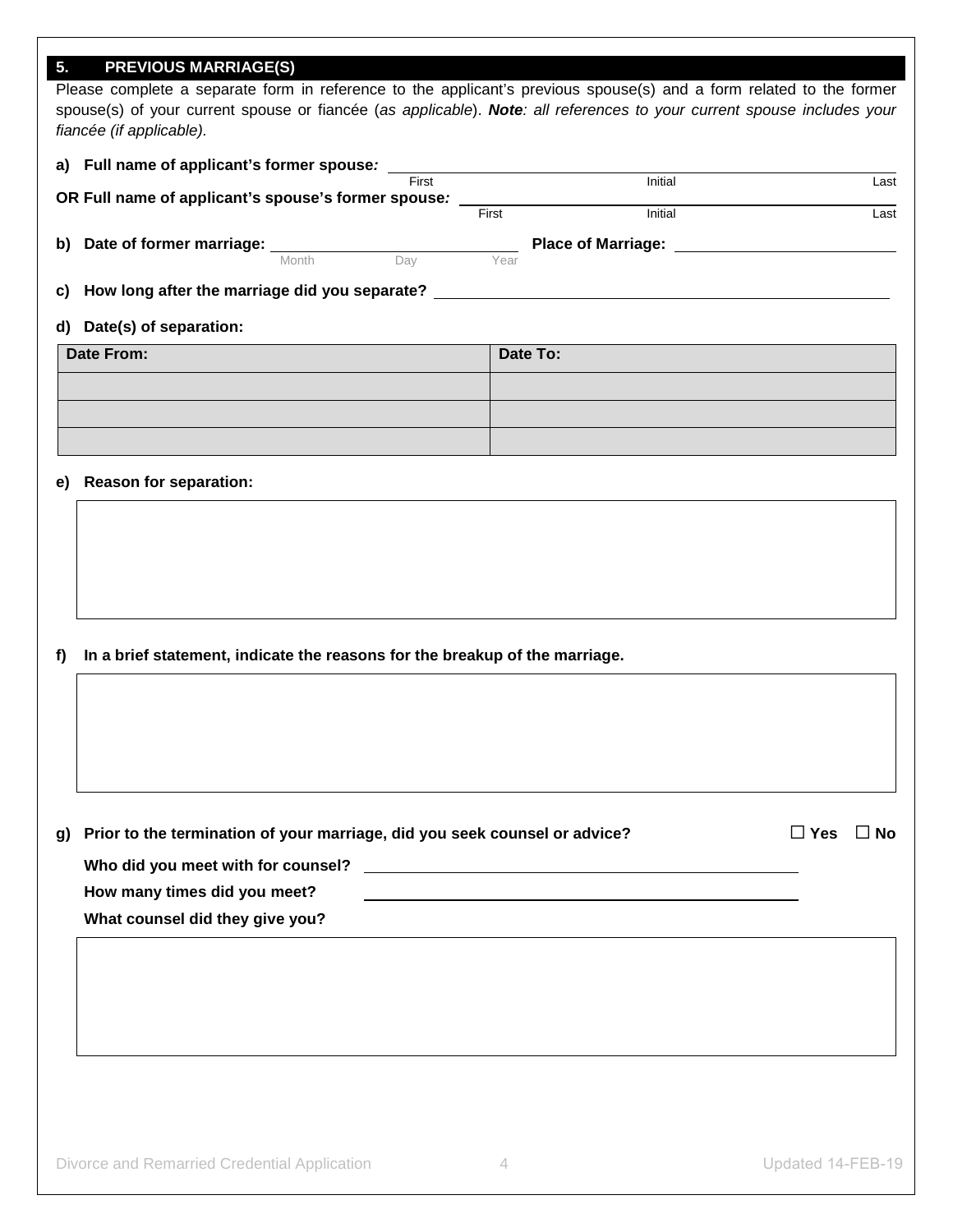|              | h) Who petitioned the court for the divorce?<br>$\Box$ Yes<br>$\square$ Spouse                                                                                                                                                                   |
|--------------|--------------------------------------------------------------------------------------------------------------------------------------------------------------------------------------------------------------------------------------------------|
|              | If you petitioned for the termination of your former marriage, state your reasons:                                                                                                                                                               |
|              |                                                                                                                                                                                                                                                  |
|              |                                                                                                                                                                                                                                                  |
|              | If your spouse petitioned for the termination of your former marriage, state your understanding of the reasons:                                                                                                                                  |
|              |                                                                                                                                                                                                                                                  |
|              |                                                                                                                                                                                                                                                  |
|              |                                                                                                                                                                                                                                                  |
| i)           | <b>Date of petition:</b> $(M/D/Y)$ : $\frac{1}{2}$ Month $\frac{1}{2}$ Day Year                                                                                                                                                                  |
| j)           | <b>Date of divorce granted (M/D/Y):</b> Month Day Year<br>Location of Court:<br><u>Location of Court:</u>                                                                                                                                        |
|              | Note: Attach a copy of the legal decree of divorce.                                                                                                                                                                                              |
| K)           | As relational and parental responsibilities may affect ministry, define your current relationship with your former                                                                                                                               |
|              | spouse and outline what parenting responsibilities you currently fulfill.                                                                                                                                                                        |
|              |                                                                                                                                                                                                                                                  |
|              |                                                                                                                                                                                                                                                  |
|              |                                                                                                                                                                                                                                                  |
|              |                                                                                                                                                                                                                                                  |
| <sup>1</sup> | As financial issues can affect ministry, comment on the outcome of property settlement, alimony, and child<br>support from the divorce proceedings:                                                                                              |
|              |                                                                                                                                                                                                                                                  |
|              |                                                                                                                                                                                                                                                  |
|              |                                                                                                                                                                                                                                                  |
|              |                                                                                                                                                                                                                                                  |
|              |                                                                                                                                                                                                                                                  |
| 6.           | <b>WAIVERS</b>                                                                                                                                                                                                                                   |
|              | <b>SPOUSAL WAIVER</b>                                                                                                                                                                                                                            |
|              | I declare that to the best of my knowledge all of the foregoing information is correct and true, and further, recognizing that                                                                                                                   |
|              | the information on the Divorced & Remarried Reference Forms remains confidential between the referee and the National<br>Credentials Review Committee of PAOC, I, the undersigned, hereby voluntarily waive any right or privilege to inspect or |
|              | challenge the content expressed by the referees whose names are provided on this Application.                                                                                                                                                    |
|              |                                                                                                                                                                                                                                                  |
|              |                                                                                                                                                                                                                                                  |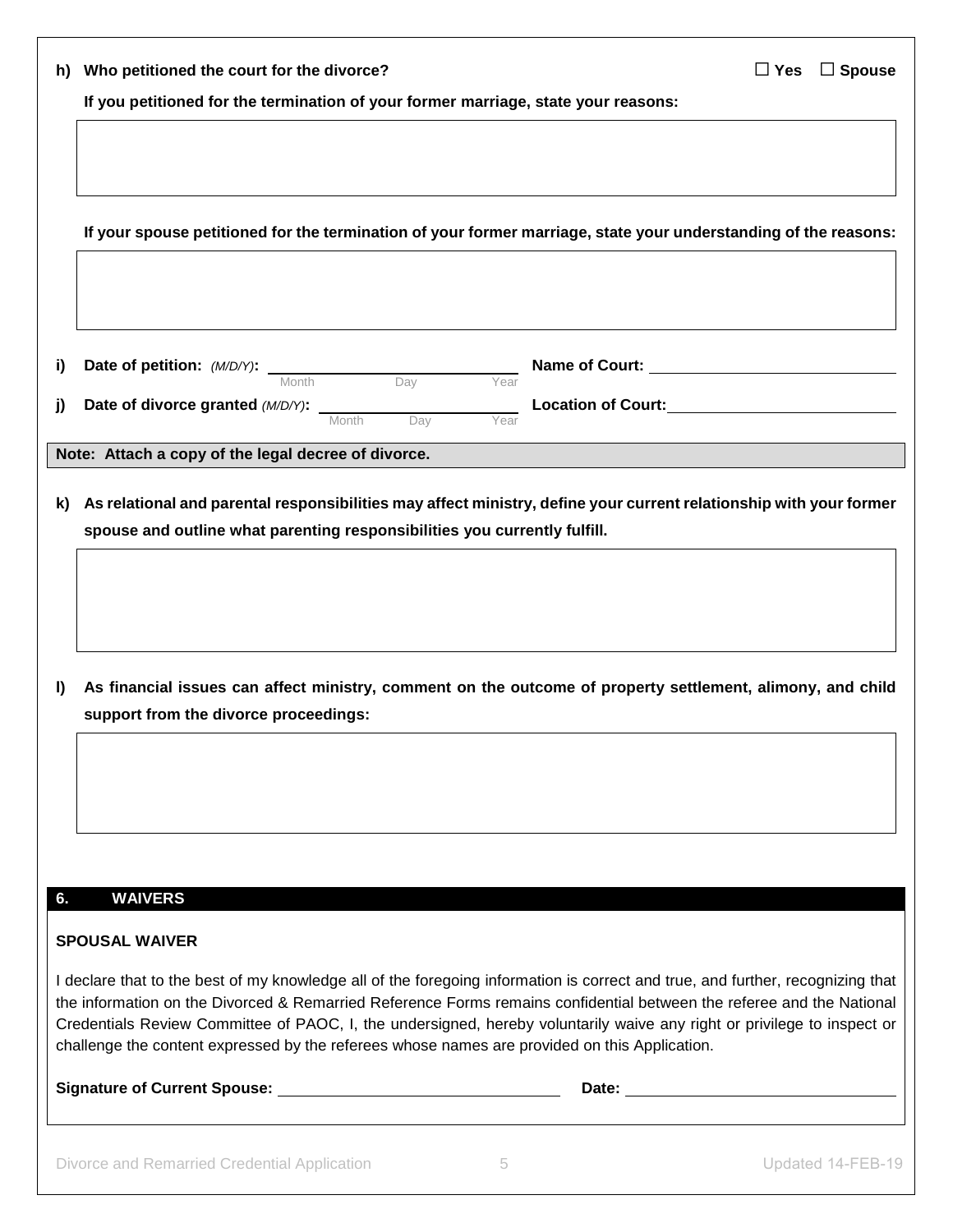# **APPLICANT'S WAIVER**

Recognizing that the information on the Divorced & Remarried Reference Forms remains confidential between the referee and the National Credentials Review Committee of PAOC, I, the undersigned, hereby voluntarily waive any right or privilege to inspect or challenge the content expressed by those whose names I provide.

I declare that to the best of my knowledge all of the foregoing information is correct and true, and further agree to abide by the commitments made in this application.

Further, I hereby give my consent to PAOC to use and retain all personal information contained in the credential application, reference letters or forms completed on my behalf, and any other information necessary to obtain credentials.

I agree that, if my application is successful, all personal information provided as part of the credential process will become part of the permanent records of PAOC (It is our practice to destroy incomplete or unsuccessful applications after two years).

I understand and agree that, if my application is successful, I will receive electronic and hard-copy communication from PAOC and my district office.

**Signature of Applicant:** <u>Date: **Date: Date: Date: Date: Date: Date: Date: Date: Date: Date: Date: Date: Date: Date: Date: Date: Date: Date: Date: Date: Date: Date: Date: Date</u>** 

# **7. REFERENCES**

It is important that the people listed as references know you well enough, for at least five (5) years to answer such questions as: "What observations would you make on the positive aspects of the applicants present marriage?" and "What evidence have you noted related to commitment and faithfulness of the applicant to his / her spouse?" **Note**: Reference forms are to be forwarded by you. Referees are to return completed forms directly to the International office.

|               | <b>Name</b>           |                 |                    |
|---------------|-----------------------|-----------------|--------------------|
| Senior / Lead | <b>Street Address</b> |                 |                    |
| <b>Pastor</b> | <b>City</b>           | <b>Province</b> | <b>Postal Code</b> |
|               | <b>Phone</b>          | <b>Email</b>    |                    |

|                      | <b>Name</b>           |                 |                    |
|----------------------|-----------------------|-----------------|--------------------|
| <b>Family Member</b> | <b>Street Address</b> |                 |                    |
|                      | City                  | <b>Province</b> | <b>Postal Code</b> |
|                      | <b>Phone</b>          | <b>Email</b>    |                    |

|            | <b>Name</b>           |                 |                    |
|------------|-----------------------|-----------------|--------------------|
| Lay Leader | <b>Street Address</b> |                 |                    |
|            | <b>City</b>           | <b>Province</b> | <b>Postal Code</b> |
|            | <b>Phone</b>          | <b>Email</b>    |                    |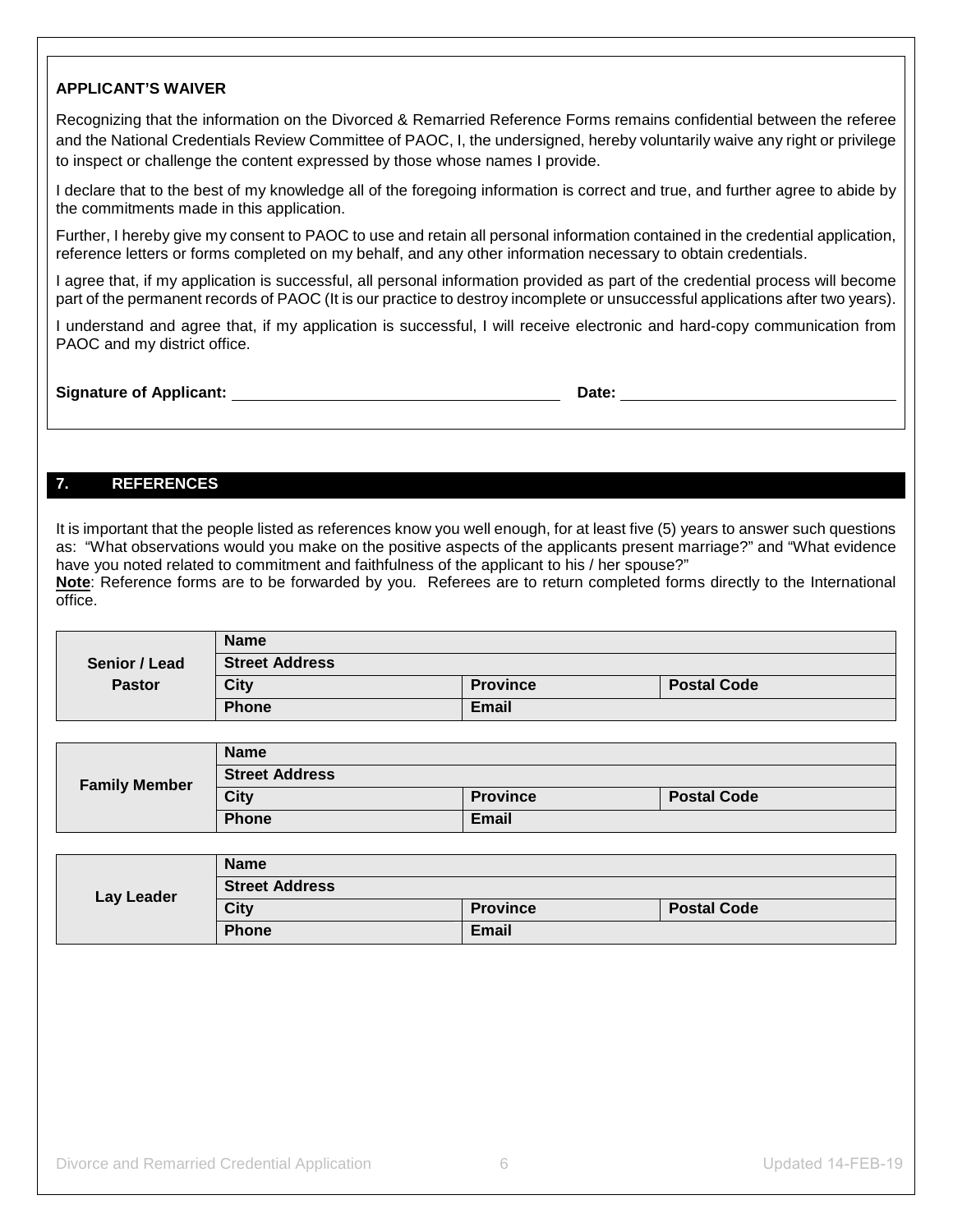| PAOC TAPDC                                                                                                                                                                                                                                                                                                                                                                                                                                                                                                                                                                                                                                                                                                                                                                                                                           |             |                   |                                                             | The Pentecostal Assemblies of Canada (PAOC)<br><b>DIVORCED &amp; REMARRIED REFERENCE</b> |             | (Please copy as needed.) |
|--------------------------------------------------------------------------------------------------------------------------------------------------------------------------------------------------------------------------------------------------------------------------------------------------------------------------------------------------------------------------------------------------------------------------------------------------------------------------------------------------------------------------------------------------------------------------------------------------------------------------------------------------------------------------------------------------------------------------------------------------------------------------------------------------------------------------------------|-------------|-------------------|-------------------------------------------------------------|------------------------------------------------------------------------------------------|-------------|--------------------------|
|                                                                                                                                                                                                                                                                                                                                                                                                                                                                                                                                                                                                                                                                                                                                                                                                                                      |             |                   |                                                             |                                                                                          |             |                          |
|                                                                                                                                                                                                                                                                                                                                                                                                                                                                                                                                                                                                                                                                                                                                                                                                                                      |             |                   |                                                             |                                                                                          |             |                          |
|                                                                                                                                                                                                                                                                                                                                                                                                                                                                                                                                                                                                                                                                                                                                                                                                                                      |             |                   |                                                             |                                                                                          |             |                          |
|                                                                                                                                                                                                                                                                                                                                                                                                                                                                                                                                                                                                                                                                                                                                                                                                                                      |             |                   |                                                             |                                                                                          |             |                          |
| The above applicant is applying for ministerial credentials with The Pentecostal Assemblies of Canada as a person affected<br>by divorce and remarriage. We understand you are acquainted with the applicant and able to express a trustworthy<br>opinion regarding the applicant's qualifications to fill the sacred trust of a minister of the Gospel. We value your judgment<br>and appreciate your cooperation. Thank you for taking the time to complete this form as fully as possible. Please<br>return it to the International Office, Attn: General Secretary Treasurer/Clergy Records, 2450 Milltower Court<br>Mississauga ON L5N 5Z6). The authorization and release signatures of the applicant and spouse are on file at the national<br>office. These guarantee that the applicant will not be aware of your response. |             |                   |                                                             |                                                                                          |             |                          |
| 1. a. How well do you know the applicant? $\Box$ Friend                                                                                                                                                                                                                                                                                                                                                                                                                                                                                                                                                                                                                                                                                                                                                                              |             |                   | $\Box$ Acquaintance $\Box$ Pastorally $\Box$ Professionally |                                                                                          |             |                          |
| b. Are you related to the applicant?                                                                                                                                                                                                                                                                                                                                                                                                                                                                                                                                                                                                                                                                                                                                                                                                 |             | $\square$ Yes     | $\Box$ No                                                   |                                                                                          |             |                          |
|                                                                                                                                                                                                                                                                                                                                                                                                                                                                                                                                                                                                                                                                                                                                                                                                                                      |             |                   |                                                             |                                                                                          |             |                          |
| d. Date of last meaningful contact:                                                                                                                                                                                                                                                                                                                                                                                                                                                                                                                                                                                                                                                                                                                                                                                                  |             |                   |                                                             |                                                                                          |             |                          |
| 2. How would you describe the applicant's current marriage?                                                                                                                                                                                                                                                                                                                                                                                                                                                                                                                                                                                                                                                                                                                                                                          |             |                   |                                                             |                                                                                          |             |                          |
| $\Box$ Adjusted $\Box$ Well Adjusted $\Box$ Very Well Adjusted $\Box$ Strained $\Box$ Very Strained $\Box$ Don't know                                                                                                                                                                                                                                                                                                                                                                                                                                                                                                                                                                                                                                                                                                                |             |                   |                                                             |                                                                                          |             |                          |
| Please comment:                                                                                                                                                                                                                                                                                                                                                                                                                                                                                                                                                                                                                                                                                                                                                                                                                      |             |                   |                                                             |                                                                                          |             |                          |
|                                                                                                                                                                                                                                                                                                                                                                                                                                                                                                                                                                                                                                                                                                                                                                                                                                      |             |                   |                                                             |                                                                                          |             |                          |
| 3. In your observation, has the applicant demonstrated marital faithfulness for a minimum of 5 years?                                                                                                                                                                                                                                                                                                                                                                                                                                                                                                                                                                                                                                                                                                                                |             |                   |                                                             |                                                                                          |             |                          |
| $\Box$ Questionable<br>$\Box$ Yes                                                                                                                                                                                                                                                                                                                                                                                                                                                                                                                                                                                                                                                                                                                                                                                                    | $\Box$ No   | $\Box$ Don't know |                                                             |                                                                                          |             |                          |
| Please comment:                                                                                                                                                                                                                                                                                                                                                                                                                                                                                                                                                                                                                                                                                                                                                                                                                      |             |                   |                                                             |                                                                                          |             |                          |
|                                                                                                                                                                                                                                                                                                                                                                                                                                                                                                                                                                                                                                                                                                                                                                                                                                      |             |                   |                                                             |                                                                                          |             |                          |
| How would you describe the applicant in terms of his/her personal conduct following his/her divorce? (if<br>4.<br>applicable)                                                                                                                                                                                                                                                                                                                                                                                                                                                                                                                                                                                                                                                                                                        |             |                   |                                                             |                                                                                          |             |                          |
| How would you describe the applicant's spiritual maturity?<br>5.                                                                                                                                                                                                                                                                                                                                                                                                                                                                                                                                                                                                                                                                                                                                                                     | <b>Very</b> |                   |                                                             |                                                                                          |             | Not Very Don't know      |
| <b>Maturity</b>                                                                                                                                                                                                                                                                                                                                                                                                                                                                                                                                                                                                                                                                                                                                                                                                                      | $\Box$ 1    | $\Box$ 2          | $\Box$ 3                                                    | $\Box$ 4                                                                                 | $\square$ 5 | ΙI                       |
| Divorce and Remarried Credential Application                                                                                                                                                                                                                                                                                                                                                                                                                                                                                                                                                                                                                                                                                                                                                                                         |             |                   | 7.                                                          |                                                                                          |             | Please turn over         |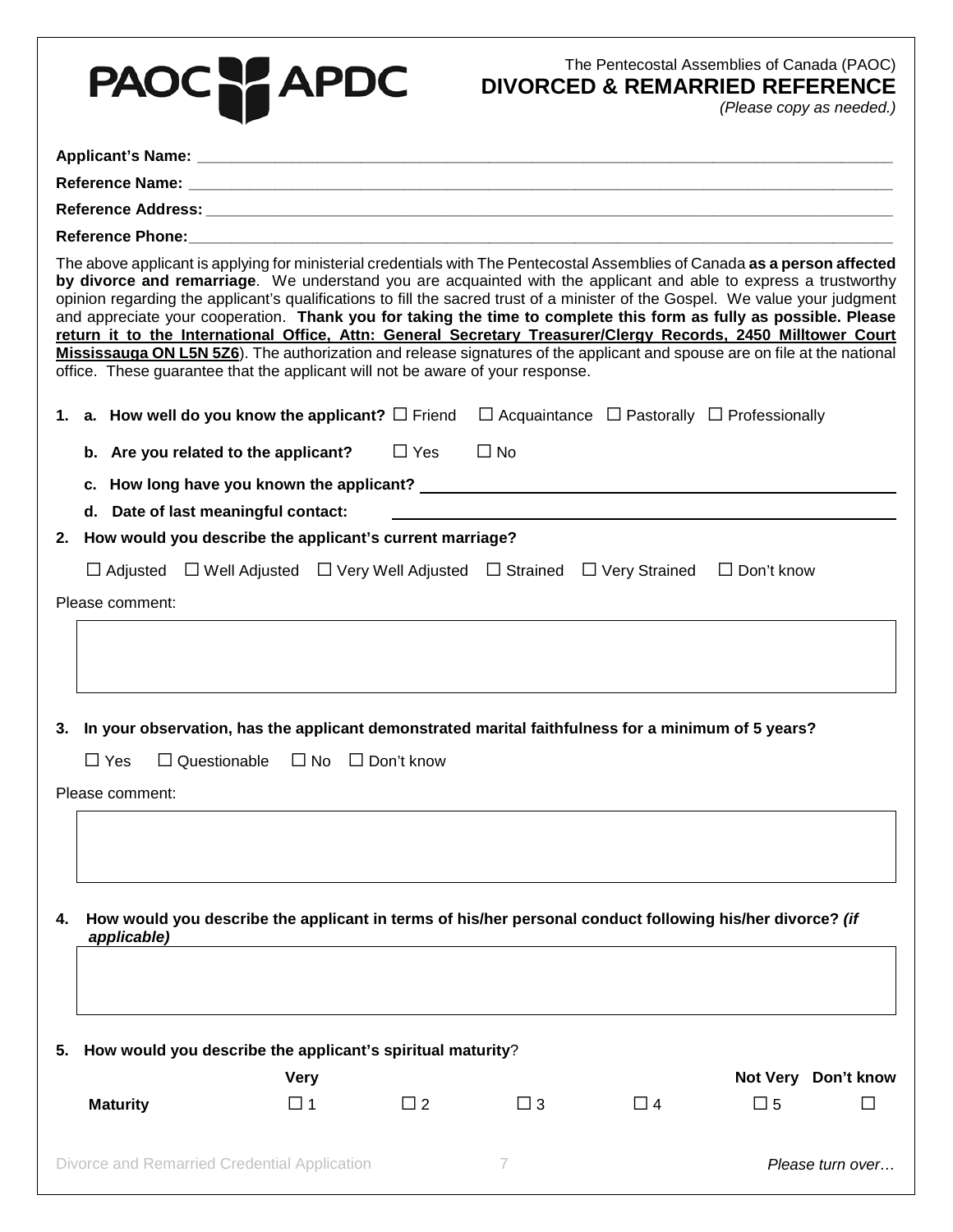| 6. a. How well have you known the applicant's spouse?                                                                                  |                                          |              |                                                                                                                                                                           |          |             |                     |
|----------------------------------------------------------------------------------------------------------------------------------------|------------------------------------------|--------------|---------------------------------------------------------------------------------------------------------------------------------------------------------------------------|----------|-------------|---------------------|
| $\Box$ Friend                                                                                                                          | $\Box$ Pastorally<br>$\Box$ Acquaintance |              | $\Box$ Professionally                                                                                                                                                     |          |             |                     |
| b. Are you related to the applicant's spouse?                                                                                          |                                          |              | $\Box$ Yes<br>$\Box$ No                                                                                                                                                   |          |             |                     |
| In your observation, has the applicant's spouse demonstrated marital faithfulness for a minimum of 5 years?<br>7.                      |                                          |              |                                                                                                                                                                           |          |             |                     |
| $\Box$ Questionable<br>$\Box$ Yes                                                                                                      | $\Box$ No                                | □ Don't Know |                                                                                                                                                                           |          |             |                     |
| Please comment:                                                                                                                        |                                          |              |                                                                                                                                                                           |          |             |                     |
| How would you describe the applicant's spouse in terms of his/her personal conduct following his/her<br>8.<br>divorce? (if applicable) |                                          |              |                                                                                                                                                                           |          |             |                     |
|                                                                                                                                        |                                          |              |                                                                                                                                                                           |          |             |                     |
| 9. How would you describe the spouse's spiritual maturity?                                                                             | <b>Very</b>                              |              |                                                                                                                                                                           |          |             | Not Very Don't know |
| <b>Maturity</b>                                                                                                                        | $\Box$ 1                                 | $\Box$ 2     | $\Box$ 3                                                                                                                                                                  | $\Box$ 4 | $\square$ 5 |                     |
| Please add additional comments here:                                                                                                   |                                          |              |                                                                                                                                                                           |          |             |                     |
| Signed:                                                                                                                                |                                          |              | Please return to:<br>The Pentecostal Assemblies of Canada<br>Attn: General Secretary Treasurer/Clergy Records<br>2450 Milltower Court<br>Mississauga ON<br><b>L5N 5Z6</b> |          |             |                     |
|                                                                                                                                        |                                          |              |                                                                                                                                                                           |          |             |                     |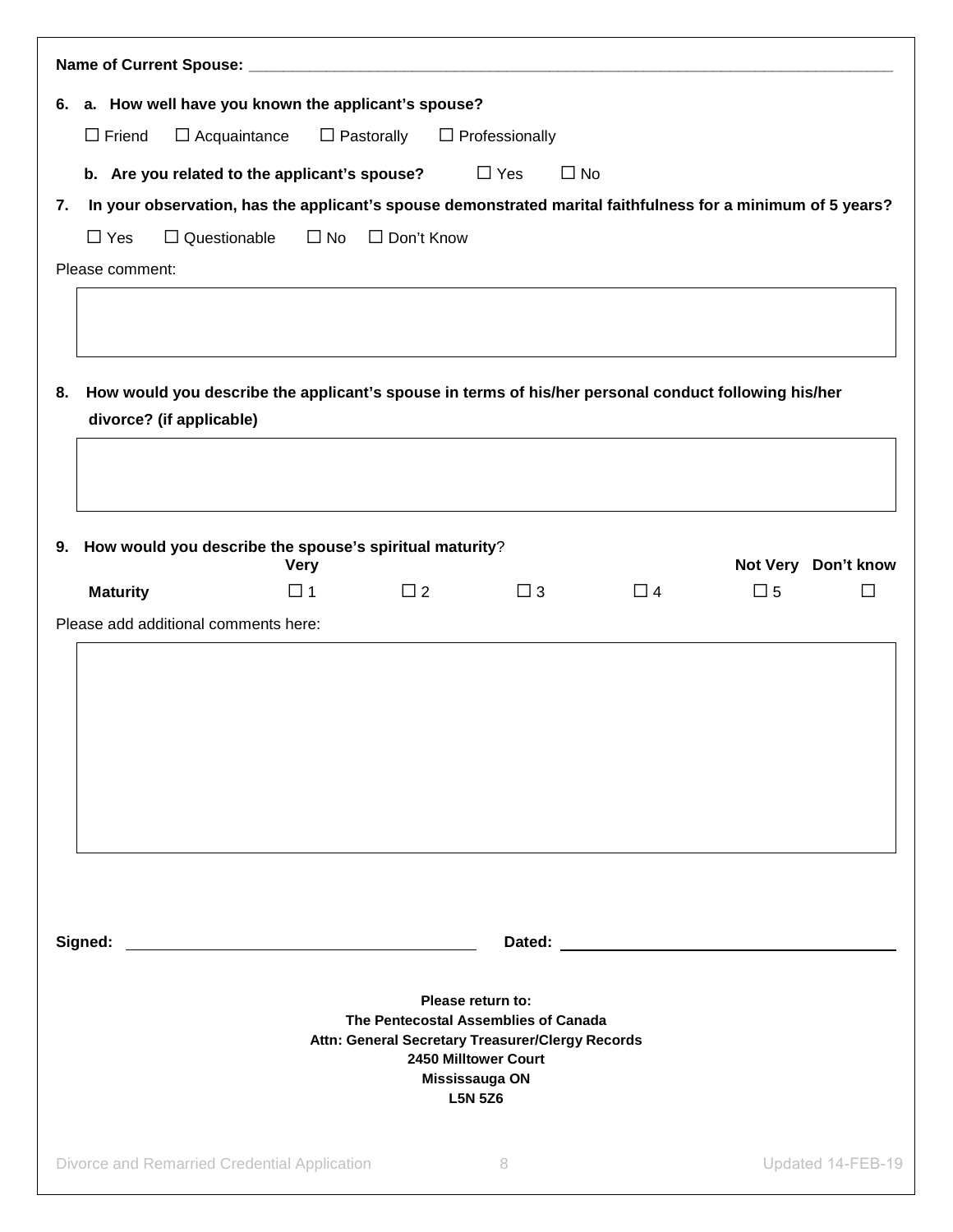# **AFFIDAVIT for Divorced & Remarried Credential Applicant and/or spouse of applicant**

**NOTE**: It is the applicant's responsibility to provide verifiable written evidence that their former spouse has committed *porneia* by the means outlined in By-Law 10.2.1. Only if this evidence is not available, and you are willing to submit an affidavit, consideration may be given to the affidavit provided below. If you choose to submit the affidavit, you need to understand that if your former spouse were to challenge the accuracy of the statement you are making, you could be found guilty of libel. If applicable, the applicant's current spouse must also meet the criteria outlined in By-Law 10.2.1.

The verifiable written evidence or consideration that may be given to the affidavit must affirm *porneia*, as defined in the *General Constitution and By-Laws* Article 5.9.1*,* on the part of your former spouse. The former spouse's porneia must have occurred prior to your remarriage.

|                                                                                                                                                           |                                                                                                | [name of applicant]           |                          |
|-----------------------------------------------------------------------------------------------------------------------------------------------------------|------------------------------------------------------------------------------------------------|-------------------------------|--------------------------|
| <b>DO SOLEMNLY DECLARE THAT:</b>                                                                                                                          |                                                                                                |                               |                          |
|                                                                                                                                                           |                                                                                                |                               |                          |
|                                                                                                                                                           |                                                                                                |                               |                          |
| 2. Pursuant to a Decree Absolute dated the ___________day of ____________________, ___________(day/month/year)                                            |                                                                                                |                               |                          |
|                                                                                                                                                           |                                                                                                |                               |                          |
| (day/month/year) at the City of _____________, in the Province of _______________,                                                                        |                                                                                                |                               |                          |
|                                                                                                                                                           |                                                                                                |                               |                          |
|                                                                                                                                                           |                                                                                                |                               |                          |
| AND I make this solemn Declaration conscientiously believing it to be true, and knowing that it is of the same force and effect<br>as if made under oath. | $\Box$ c. I am aware that my former spouse is living in a common-law relationship as of $\Box$ |                               |                          |
|                                                                                                                                                           |                                                                                                |                               |                          |
|                                                                                                                                                           |                                                                                                |                               | [signature of applicant] |
|                                                                                                                                                           |                                                                                                |                               |                          |
|                                                                                                                                                           | [signature]                                                                                    |                               |                          |
| A Commissioner of Oaths/Notary Public in and for the Province of <b>construents</b> [Canada.                                                              |                                                                                                |                               |                          |
| OR, IF witnessed, not notarized:                                                                                                                          |                                                                                                |                               |                          |
| [signature of first witness]                                                                                                                              |                                                                                                | [signature of second witness] |                          |